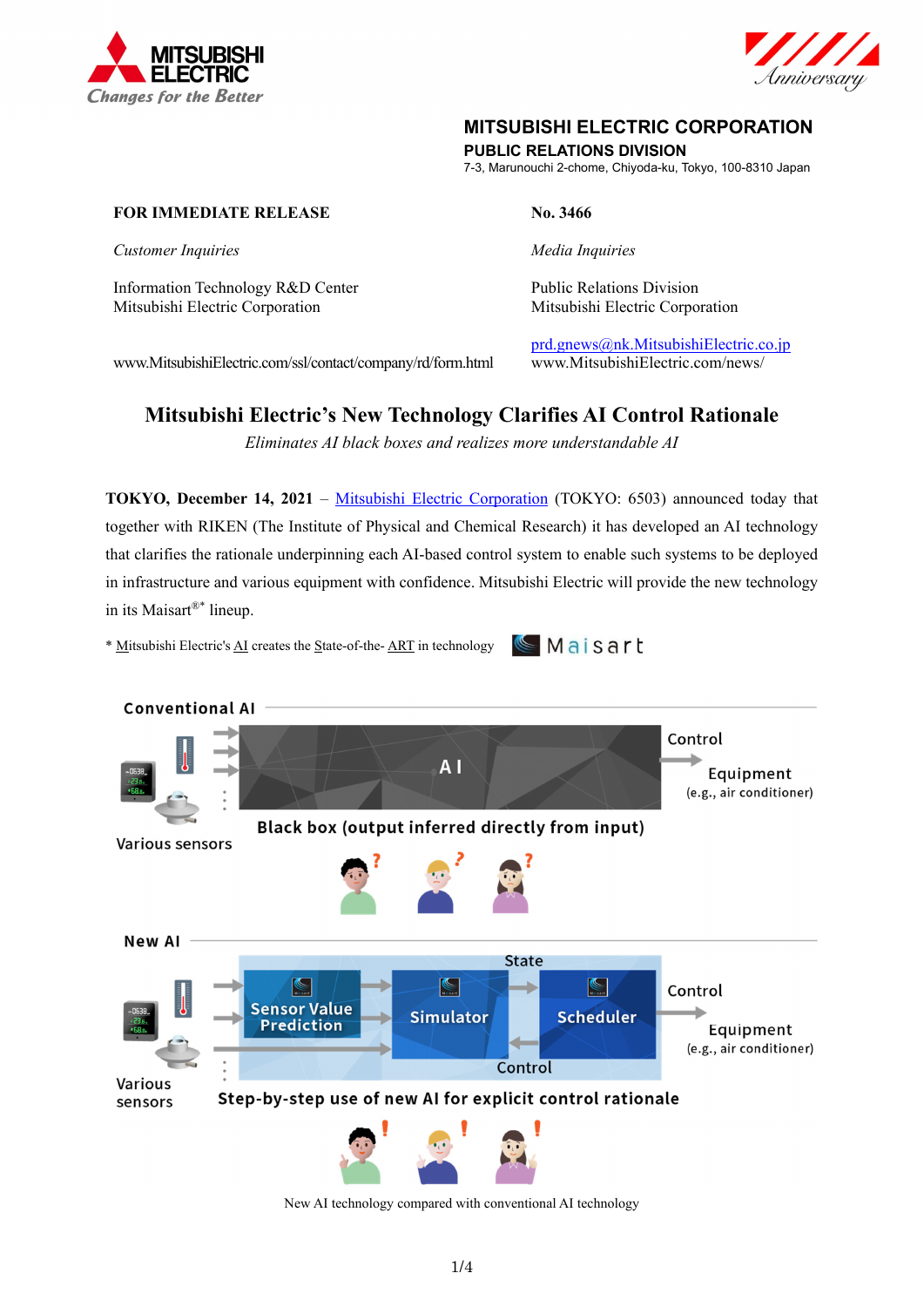## **Features of Development**

## *1) Step-by-step use of new AI realizes explicit control rationale*

- By estimating the characteristics of the equipment's operating environment, the new AI quickly identifies and quantifies physical parameters using simulation rather than taking measurements with numerous sensors. Past working data can be used to learn equipment sensor values and physical quantities in order to predict future changes in the operating environment.
- Using predicted values and specified parameters, the simulation accurately predicts changes in the operating environment and then creates an optimal control plan in the scheduler.
- By visualizing predicted values, work environment changes and a control plan, the new AI clarifies the control rationale to eliminate black boxes. By increasing the confidence level for equipment control and operational confirmation, the new AI technology will to enable AI-equipped infrastructure, airconditioning equipment, etc., to be used confidently and allow managers to clarify the basis of their AI control , such as when responding to complaints.

## *2) New AI clarify causes of equipment malfunction*

- The new AI technology determines physical parameters and compares actual past values with predicted or planned values to visualize deviations. If a malfunction occurs, it identifies any deviation from predicted values and then uses physical parameters to identify the cause of malfunction due to controls not being implemented as planned.
- In addition, if the control system operates as planned but produces unexpected results, equipment abnormalities or changes in the operating environment can be quickly recognized, thereby allowing maintenance and recovery operations to be performed before an actual failure occurs.

### **Development System**

|                                                            | Responsibilities                                                 |
|------------------------------------------------------------|------------------------------------------------------------------|
| Mitsubishi Electric Corporation                            | Construction and verification testing of overall control systems |
| RIKEN (The Institute of Physical<br>and Chemical Research) | Development of AI technologies and theoretical verification      |

### **Future Developments**

Mitsubishi Electric expects to develop practical applications for systems that require clear control rationales, such as infrastructure facilities and air-conditioning systems, aiming to commercialize these applications as soon as possible.

### **Development Background**

In many AI technologies, including deep learning, the reasoning processes are black boxes, which makes it difficult to specify the basis for control. Efforts are under way to eliminate AI black boxes, including moves to adopt related legal regulations in Europe and the establishment of AI guidelines in Japan. Mitsubishi Electric's new technology, by clearly indicating its basis for the control and the future state of systems when AI is used, is expected to help users better understand the rationale for AI control and use such systems with greater peace of mind.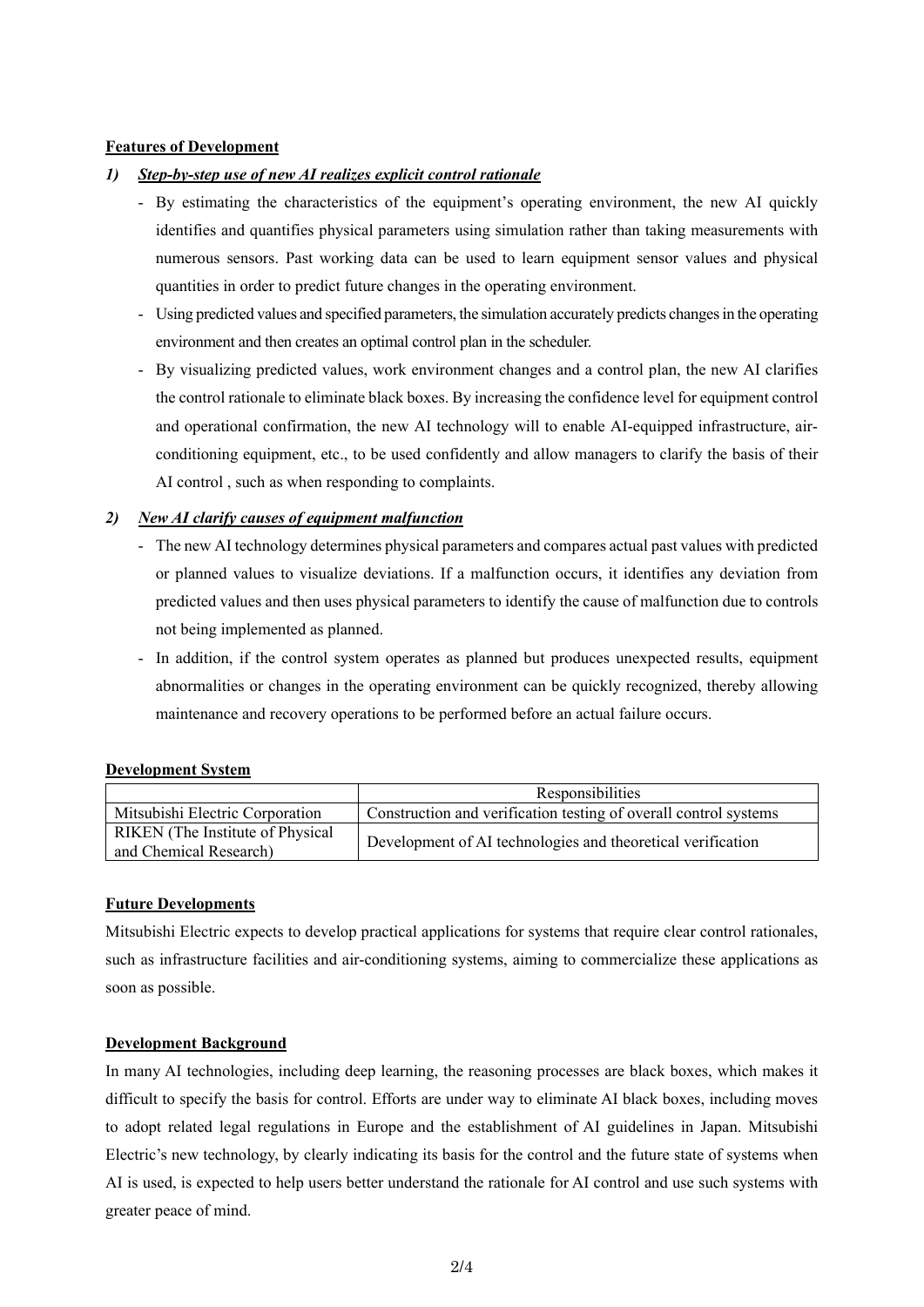#### **Feature Details**

#### *1) Step-by-step use of AI allows for explicit rationale for control*

Conventional AI controls devices using past learning results and current sensor values without specifying the rationale, leading to cases where the control rationale is not clear and thus the AI possibly is not deployed even though expected performance may be good. When deploying AI in plants and factories, air conditioning, etc., equipment, clearly stating the rationale basis for control enables both the control basis and accuracy to be visualized, confidence to be raised, and equipment operation to be confirmed, thereby lowering the hurdles to AI deployment. This also allows facility managers to clarify the basis of control when responding to complaints, such as in regard to building air conditioning. In Mitsubishi Electric's new technology, AI first estimates the operating-environment characteristics and then identifies and quantifies the physical parameters using simulation rather than requiring measurements obtained with numerous sensors. In addition, the AI learns from past data, such as equipment sensor values, and then predicts future sensor values and physical levels. This leads to accurate simulations of future changes in operating environments and helps schedulers to optimize control plans. Moreover, it clarifies the control rationale by allowing users to visualize the control plan and expected future states, thereby eliminating the AI black box.

In the case of air conditioning equipment, for example, AI quantifies room size and insulation, which are characteristics of the operating environment not measured by sensors. Next, it learns past working data, such as the total number of people who might be in a given room, and then predicts the number of people who will enter and leave the room at given times in the future, as well as the room's future ambient heat level not measured by sensors. As a result, it is possible to simulate how the room temperature will change when the air conditioning equipment operates, and the scheduler can use simulation results to derive an optimal control plan (equipment operating rate, etc.). In addition, users can understand the control rationale and the validity of the control plan by looking at the simulation results and the control plan, such as the number of people entering and exiting in the future.



New AI's control rationale and control plan deployed in air conditioning equipment